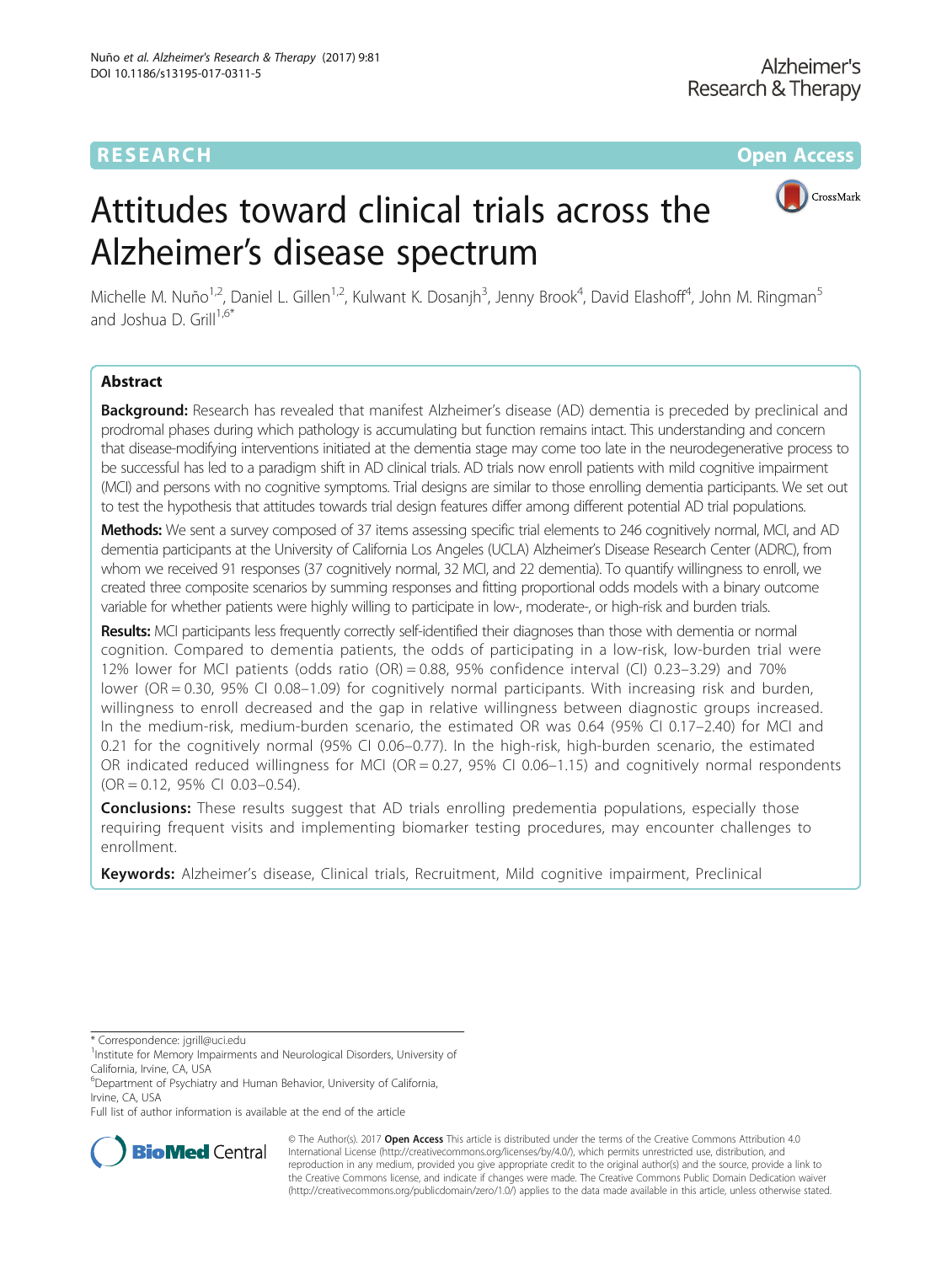## Background

Alzheimer's disease (AD) is a progressive neurodegenerative disorder and the most common cause of dementia. A few symptomatic therapies are approved for AD but, as yet, no therapy has been successfully demonstrated to slow the cognitive and functional declines that characterize the disease [\[1](#page-8-0)]. Myriad challenges to developing disease-modifying therapies for AD exist. Among these, numerous studies indicate that by the time dementia is diagnosed neurobiological changes have been occurring for a decade or longer [[2\]](#page-8-0). Based on this premise, research diagnostic criteria for mild cognitive impairment (MCI) due to AD [[3\]](#page-8-0) and prodromal AD [[4, 5\]](#page-8-0), as well as preclinical [[6\]](#page-8-0) or asymptomatic AD [\[4](#page-8-0), [5\]](#page-8-0), have been proposed for use in earlier disease clinical trials of potential disease-modifying therapies.

A key determinant of clinical trial success is the timely recruitment of eligible participants [[7\]](#page-8-0). AD dementia clinical trials face a multitude of barriers to successful recruitment and often encounter slow or inadequate accrual [[8\]](#page-8-0). While the barriers to AD dementia trial recruitment have been moderately well characterized [\[9](#page-8-0)–[16](#page-8-0)], fewer studies explore trial decision-making in MCI [\[17](#page-8-0)–[19](#page-8-0)] or preclinical AD [[20, 21](#page-8-0)]. It will be important to understand how these populations differ in their approach to trial decisions, given that many aspects of AD trial designs, such as the outcomes used to assess efficacy, the incorporated biomarkers, and the requirement of a study partner, have been held constant as the field has evolved to include earlier and earlier disease participants. In fact, a number of candidate therapies, some with associated risks such as vasogenic edema or cerebral hemorrhage, are under simultaneous investigation in two or three AD diagnostic categories.

To begin to elucidate whether and how barriers to trial recruitment differ with disease stage, we sent a single survey instrument to cognitively normal, MCI, and AD dementia longitudinal observational research participants. We hypothesized that attitudes toward trial designs would differ and willingness to participate would decrease in less clinically affected persons.

## Methods

## Participants

Participants for this study were recruited from the longitudinal cohort study within the University of California Los Angeles (UCLA) Alzheimer's Disease Research Center (ADRC). We included participants from three diagnostic groups who had consented to be contacted about additional studies: cognitively normal, MCI, and AD dementia. Patients were excluded from the study if they were determined to have dementia stemming from a non-AD etiology, did not speak English fluently, did not attend a follow-up visit at the UCLA ADRC in the 12 months preceding the survey, or had previously enrolled in a clinical trial. After applying these exclusion criteria, the survey was sent to 246 eligible participants.

## Data collection

A packet was mailed to eligible participants that included the survey, a brief introduction to the goals of the study, an addressed stamped return envelope, and a consent form. To increase the response rate, we telephoned participants who had not returned completed surveys 1 month after dissemination.

The data collection instrument consisted of 37 forced choice questions. The full survey is included in Additional file [1](#page-8-0): Appendix. The survey was created based on previous interview studies focusing on understanding barriers to participation in AD prevention clinical trials [[20\]](#page-8-0). Initial survey items asked participants to self-identify as someone with AD dementia, MCI, or normal cognition and relate these diagnoses to AD trial constructs (e.g., normal participants should approach the survey by considering enrolling in an AD prevention trial, MCI participants should consider enrolling in a trial to lower the risk of dementia, and AD dementia patients should consider a clinical trial of a medication to slow the progression of the disease). To better contextualize responses, the initial survey also asked the extent to which a participant's study partner assisted them in completing the survey (no help, help with less than half the questions, help with more than half the questions, completed in partnership, or completed on behalf of the study participant by the study partner). Remaining survey items investigated participants' willingness to enroll in clinical trials with different attributes as well as their reasons for enrolling in such studies. Survey items examined specific trial lengths and visit frequencies, varying study procedures (e.g., magnetic resonance imaging (MRI), positron emission tomography (PET) scans), candidate therapies of different modes of administration (e.g., diet, pill, vaccines), and possible side effects (e.g., headache, bleeding in the brain or gut). Most questions elicited responses on a seven-point Likert scale in which "1" represented "Disagree very much" or "Extremely unlikely", "4" was "Neutral", and "7" was "Agree very much" or "Extremely Likely."

## Data analysis/statistical methods

The responses from each participant were linked to their demographic and clinical data from the UCLA ADRC database, including their research consensus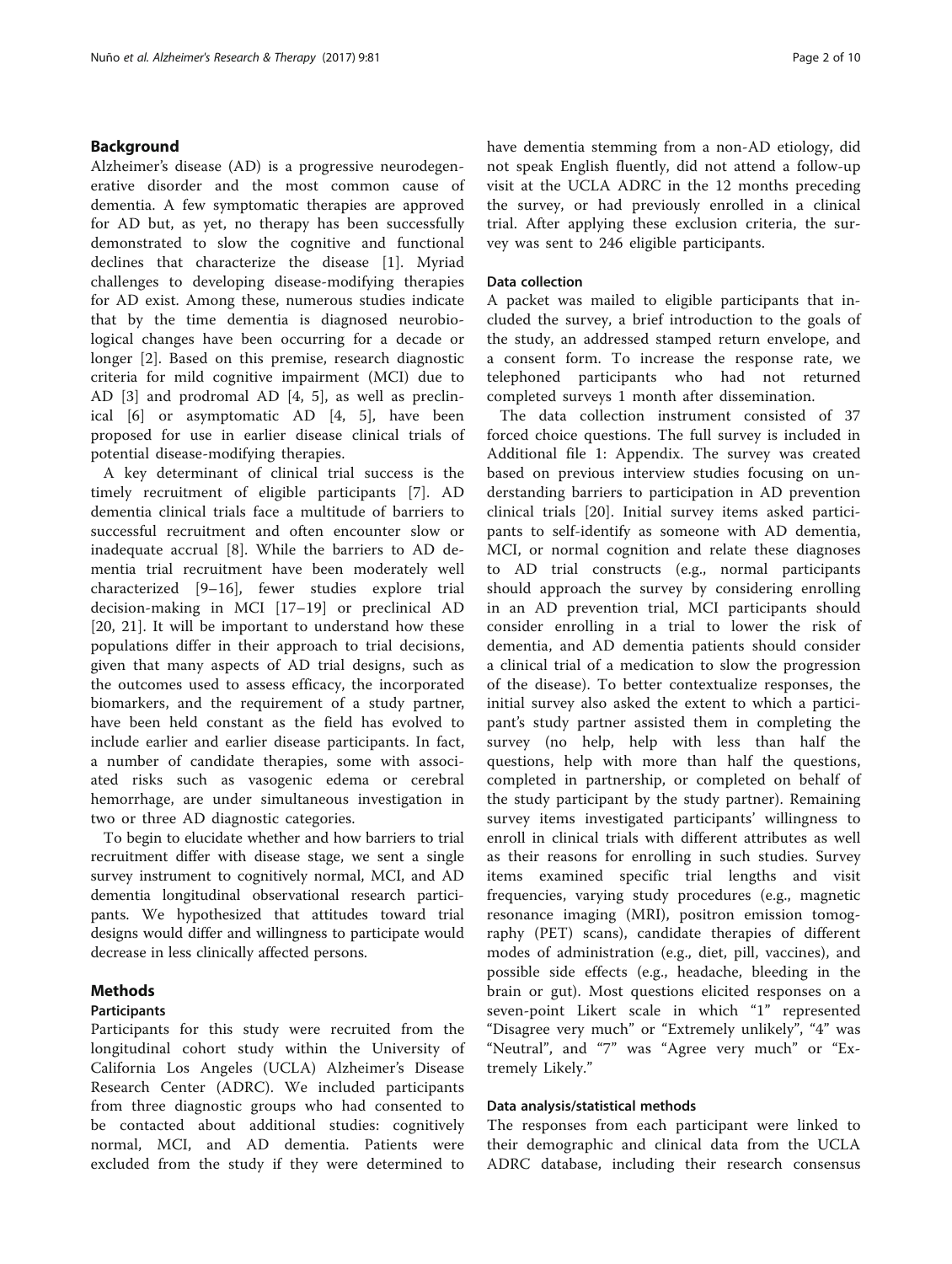diagnosis. Patient demographic data included race, gender, marital status, and living situation. The living situation of a respondent was categorized as living alone, with a spouse, with a relative or friend, or with a group. The patient sample was characterized using summary statistics, including the mean and standard deviation for quantitative variables and the count and frequency for categorical variables, stratified by clinical diagnosis.

To investigate agreement between ADRC consensus and self-reported diagnoses among those with both data points, we used unweighted and weighted kappa statistics [[22, 23\]](#page-9-0).

To approximate willingness to participate in trial scenarios with multiple attributes, we a priori created three composite scores by summing selected responses. The questions selected for the composite scores are based on the literature [\[8](#page-8-0), [16\]](#page-8-0) as well as practical experience. In the low-risk, low-burden scenario, we summed responses for 2-year clinical trials, oral experimental medications, annual visits, and trials that included MRI. For the medium-risk, medium-burden scenario, we considered responses for 5-year clinical trials, oral experimental medications, monthly follow-up visits, and trials that involved PET. Finally, the high-risk, high-burden scenario composite consisted of responses for 5-year clinical trials, infused experimental medications, weekly visits, and the use of lumbar puncture. Because the scores for each question ranged from 1 to 7, composite scores ranged from 5 to 35 for each scenario. We calculated Cronbach's alpha for the risk and burden constructs in each scenario to investigate internal consistency. All statistics ranged from 0.73 to 0.91, indicating acceptable to excellent consistency.

To investigate differences in willingness to enroll by clinical diagnosis, we fitted a proportional odds model (ordinal logistic regression) for each scenario where the response was a discretization of the composite willingness score in each case (low risk and burden, medium risk and burden, and high risk and burden). The discretization of willingness for each of the three scenarios was derived using breakpoints at 21 and 28, which were selected a priori; > 21 represents above neutral willingness and > 28 represents high willingness. We chose to not use data-driven cutpoints in an effort to minimize potential inflation of type I errors. We a priori chose adjustment variables (gender, education, age, partner involvement in completing the survey, and marital status) in the model based upon their potential to confound the association between dementia status and trial willingness [[8\]](#page-8-0). The proportional odds model assumes that the odds ratio (OR) for a "high" response that is associated with a given

covariate is constant regardless of where the breakpoint that defines a "high" response lies (either above 21 or above 28 in this case). Thus, this approach avoids assumptions regarding the relative spacings of the cutpoints. The proportional odds assumption was assessed by fitting two separate logistic regression models (dichotomizing at greater than 21 and at greater than 28, respectively) and comparing the coefficients associated with each covariate across the two models. This investigation did not yield evidence that the proportional odds assumption was violated.

Missing responses were present in some completed surveys and ranged from 2% to 11% for questions in which missing data were observed. To account for missing data in our primary analysis we employed multiple imputation using 10 imputations. All reported parameter estimates accounted for the multiple imputation [[24](#page-9-0)]. To assess the sensitivity of the resulting estimates to the imputation procedure, we also performed a complete-case analysis and found the estimates to be consistent with those obtained using multiple imputation.

We conducted secondary analyses to explore potential associations between the main reason for participants enrolling (personal benefit, benefit of mankind, benefit of future generations, or doctor's suggestion) and willingness to participate. We fitted a proportional odds model to each scenario, including the reason to participate variable. Given the exploratory nature of the analyses, we only considered complete cases.

All analyses were conducted using R version 3.2.2. Imputations were performed using the Hmisc package. Kappa statistics and Cronbach's alpha statistics were calculated using the psych package in R.

## Results

Ninety-one participants completed the survey: 22 with a clinical diagnosis of dementia, 32 with MCI, and 37 with normal cognition. One respondent's consensus diagnosis was cognitive impairment not meeting criteria for dementia or MCI. In analyses assessing attitudes towards trial participation, this patient was included as part of the MCI group. The participant was excluded from analyses of self-reported and consensus diagnosis agreement. Table [1](#page-3-0) describes the demographic characteristics for the study respondents stratified by clinical diagnosis. The MCI group had an equal number of males and females, while the cognitively normal and dementia groups had more males. Most participants were white (91.1%). The mean age of the respondents was 73.5 years for those with dementia, 69.9 years for MCI, and 72.5 years for the cognitively normal. Dementia participants tended to be more educated. The majority of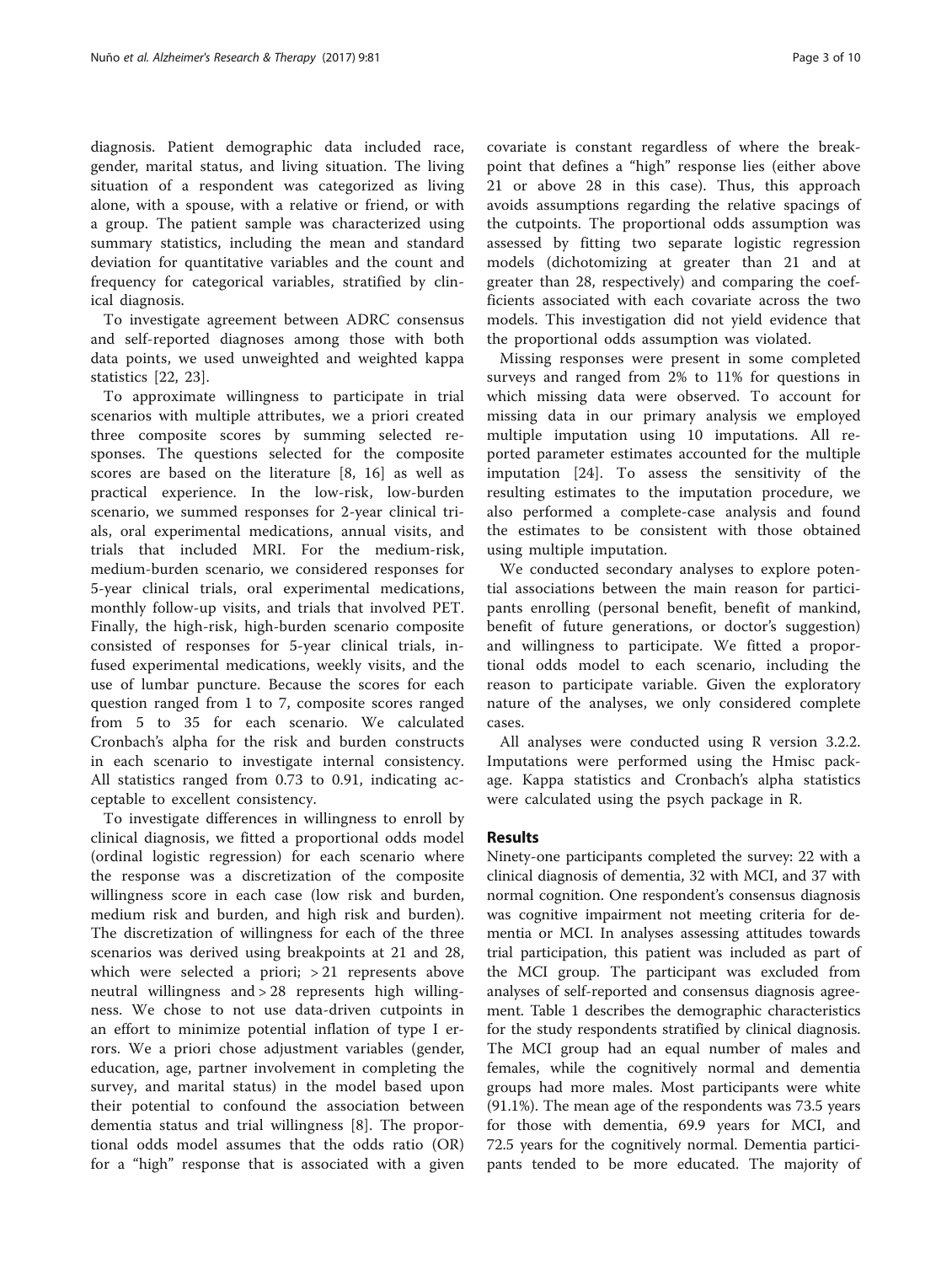<span id="page-3-0"></span>Table 1 Characteristics of survey respondents

| Participant characteristics                               | Consensus diagnosis |               |                       |  |
|-----------------------------------------------------------|---------------------|---------------|-----------------------|--|
|                                                           | $CN (n = 37)$       | $MCI(n = 32)$ | Dementia ( $n = 22$ ) |  |
| Age, mean (SD)                                            | 72.46 (10.4)        | 69.94 (9.5)   | 73.55 (11.4)          |  |
| Education, mean (SD)                                      | 17.22 (1.9)         | 16.78(2.7)    | 19.73 (17.9)          |  |
| Female sex, n (%)                                         | 16 (43.2%)          | 16 (50.0%)    | 6(27.3%)              |  |
| Race, <i>n</i> (%)                                        |                     |               |                       |  |
| White                                                     | 35 (97.2%)          | 29 (90.6%)    | 18 (81.8%)            |  |
| African-American                                          | $0(0.0\%)$          | $3(9.4\%)$    | $1(4.6\%)$            |  |
| Asian                                                     | $1(2.8\%)$          | $0(0.0\%)$    | $2(9.1\%)$            |  |
| Other                                                     | $0(0.0\%)$          | $0(0.0\%)$    | $1(4.6\%)$            |  |
| Hispanic, n (%)                                           | $0(0.0\%)$          | $1(3.1\%)$    | $1(4.6\%)$            |  |
| Marriage status, n (%)                                    |                     |               |                       |  |
| Married                                                   | 25 (67.6%)          | 22 (68.8%)    | 17 (77.3%)            |  |
| Widowed                                                   | 6 (16.2%)           | $1(3.1\%)$    | 3 (13.6%)             |  |
| Divorced                                                  | $3(8.1\%)$          | 6 (18.8%)     | $2(9.1\%)$            |  |
| Never married                                             | 2(5.4%)             | $3(9.4\%)$    | $0(0.0\%)$            |  |
| Living as married                                         | 1(2.7%)             | $0(0.0\%)$    | $0(0.0\%)$            |  |
| Partner involvement, n (%)                                |                     |               |                       |  |
| No help                                                   | 29 (80.6%)          | 25 (80.7%)    | $2(9.1\%)$            |  |
| Less than half                                            | 5 (13.9%)           | $1(3.2\%)$    | $0(0\%)$              |  |
| More than half                                            | 2(5.6%)             | $5(16.1\%)$   | 13 (59.1%)            |  |
| Together                                                  | $0(0.0\%)$          | $0(0.0\%)$    | 7 (31.8%)             |  |
| Living situation, $n$ (%)                                 |                     |               |                       |  |
| Lives alone                                               | 7 (18.9%)           | 8 (25.0%)     | 3(13.6%)              |  |
| Lives with spouse<br>or partner                           | 22 (59.5%)          | 20 (62.5%)    | 16 (72.7%)            |  |
| Lives with relative<br>or friend                          | 2(5.4%)             | $0(0.0\%)$    | $1(4.6\%)$            |  |
| Lives with group                                          | 4 (10.8%)           | $1(3.1\%)$    | $1(4.6\%)$            |  |
| Other                                                     | 2(5.4%)             | $3(9.4\%)$    | $1(4.6\%)$            |  |
| Independence, n (%)                                       |                     |               |                       |  |
| Able to live<br>independently                             | 36 (97.3%)          | 31 (96.9%)    | 8 (36.4%)             |  |
| Requires some<br>assistance with<br>complex<br>activities | $0(0.0\%)$          | $1(3.1\%)$    | 12 (54.6%)            |  |
| Requires some<br>assistance with<br>basic activities      | 1(2.7%)             | $0(0\%)$      | $1(4.5\%)$            |  |
| Completely dependent                                      | $0(0.0\%)$          | $0(0\%)$      | $1(4.5\%)$            |  |

"Partner Involvement" refers to how much the study partner assisted the patient in completing the survey

"Independence" refers to how well participants can perform daily activities CN cognitively normal, MCI mild cognitive impairment, SD standard deviation

participants were married and most lived with a spouse, though the proportion living with a spouse was highest among the dementia group. As expected, most cognitively normal and MCI participants functioned independently, while the majority of dementia participants required assistance with basic or instrumental activities of daily living. Similarly, most cognitively normal and MCI participants reported completing the survey on their own (80.6% and 80.7%, respectively), while a majority of dementia participants reported receiving assistance from their study partner on more than half the questions or completing the survey together with their study partner (90.9%).

Participants were asked to identify their diagnosis in the context of how they would complete the survey. Discrepancies between self-reported and ADRC consensus diagnoses were observed in each group (Table 2). Concordance rates were 73% for the dementia group, 48% for the MCI group, and 84% for the cognitively normal group. The weighted kappa statistic was 0.71 (95% confidence interval (CI) 0.58–0.84) indicating substantial agreement, while the unweighted kappa statistic was 0.52 (95% CI 0.36–0.67) indicating moderate agreement [\[25](#page-9-0)]. Table 2 provides the number of participants in each category.

Table [3](#page-4-0) displays the group responses to questions related to the type of treatment under study and the procedures often involved in AD clinical trials. Participants within each diagnostic group were most willing to participate in trials of approved medications and trials that involved MRI. Table [4](#page-4-0) shows the responses of the groups to questions about visit frequency and trial length; while willingness was highest for studies with annual visits, no trends relating to trial length were apparent.

To compare the willingness of the diagnostic groups to participate, we created three composite scenarios of various risk and burden levels: low, medium, and high. Two trends were evident from the composite scenarios (Fig. [1](#page-5-0)). First, within each composite scenario, more severe diagnosis was associated with greater willingness to participate (dementia > MCI > cognitively normal). Second, with greater risk and burden, willingness to enroll was reduced for each diagnostic group. In the low-risk, low-burden scenario

| Table 2 Self-reported versus ADRC consensus diagnosis <sup>a</sup> |  |  |
|--------------------------------------------------------------------|--|--|
|                                                                    |  |  |

| Self-reported diagnosis |        |              |  |
|-------------------------|--------|--------------|--|
| CN(n)                   | MCI(n) | Dementia (n) |  |
| 26                      |        |              |  |
| 13                      | 13     |              |  |
|                         |        | 16           |  |
|                         |        |              |  |

<sup>a</sup> Limited to participants with both clinical and self-reported diagnoses available

<sup>b</sup>Subject with cognitive impairment not due to MCI was excluded from this analysis

Unweighted kappa statistic 0.52, 95% confidence interval (CI) 0.36–0.67 Weighted kappa statistic 0.71, 95% CI 0.58–0.84

ADRC Alzheimer's Disease Research Center, CN cognitively normal, MCI mild cognitive impairment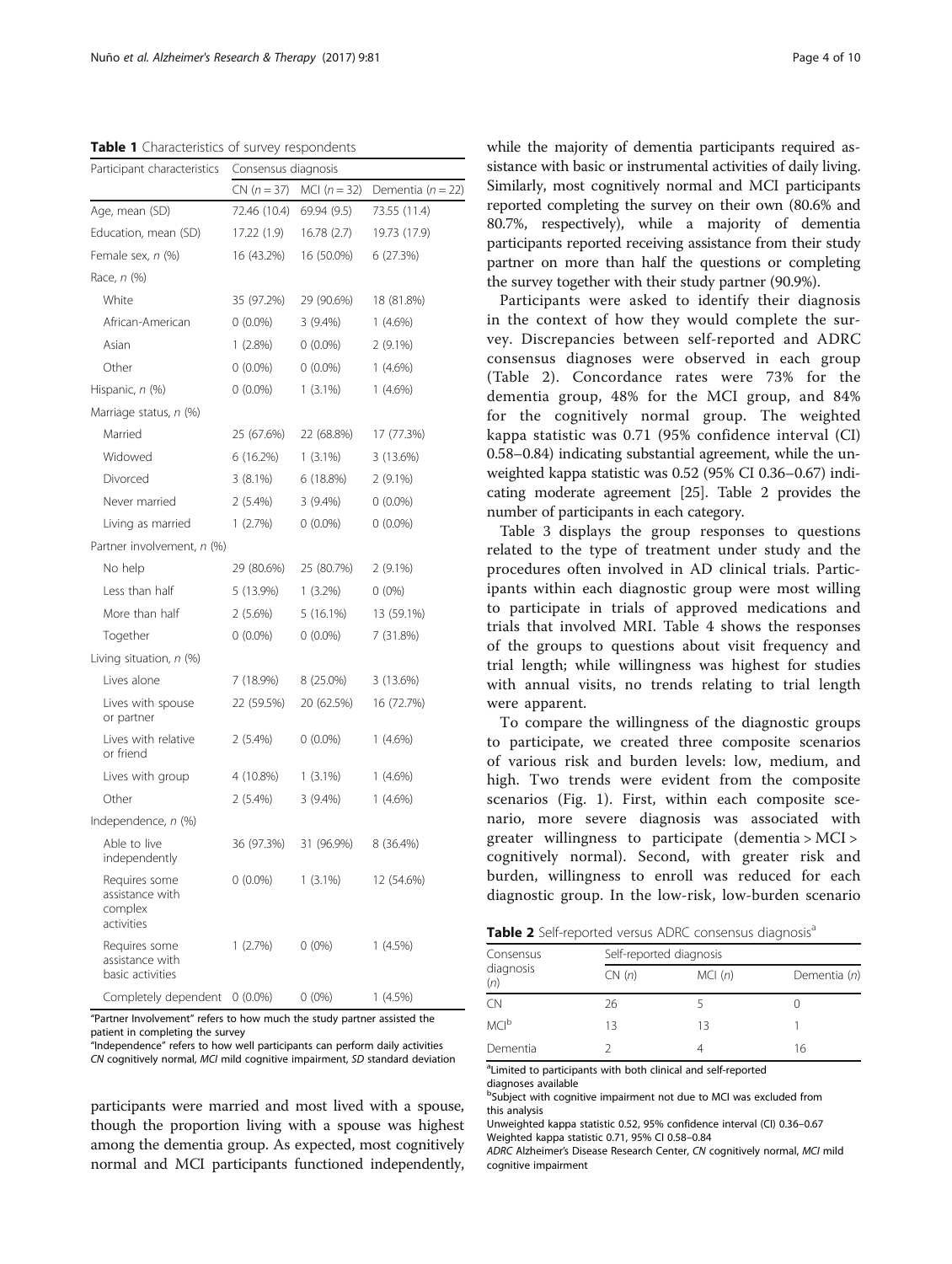<span id="page-4-0"></span>Table 3 Responses to survey questions regarding willingness to participate in clinical trials including various treatments and procedures

| Trial design          | Diagnostic | Likelihood of participation      |                            |                                  |  |
|-----------------------|------------|----------------------------------|----------------------------|----------------------------------|--|
| elements              | group      | Very unlikely<br>$(score = 1-2)$ | Neutral<br>$(score = 3-5)$ | Very likely<br>$(score = 6 - 7)$ |  |
| Approved              | <b>CN</b>  | 6 (16.2%)                        | 19 (51.4%)                 | 12 (32.4%)                       |  |
|                       | <b>MCI</b> | 2(6.25%)                         | 12 (37.5%)                 | 18 (56.3%)                       |  |
|                       | Dementia   | $0(0.00\%)$                      | 5 (22.7%)                  | 17 (77.3%)                       |  |
| Experimental          | CN         | 11 (29.7%)                       | 21 (56.8%)                 | 5 (13.5%)                        |  |
|                       | <b>MCI</b> | 4 (12.5%)                        | 17 (53.1%)                 | 11 (34.4%)                       |  |
|                       | Dementia   | 5 (22.7%)                        | 4 (18.2%)                  | 13 (59.1%)                       |  |
| Pill                  | CN.        | 7 (18.9%)                        | 21 (56.8%)                 | 9(24.3%)                         |  |
|                       | <b>MCI</b> | 4 (12.5%)                        | 14 (43.8%)                 | 14 (43.8%)                       |  |
|                       | Dementia   | 4 (18.2%)                        | 3 (13.6%)                  | 15 (68.2%)                       |  |
| Infused               | CN         | 12 (32.4%)                       | 23 (62.2%)                 | 2(5.4%)                          |  |
|                       | <b>MCI</b> | $9(28.1\%)$                      | 17 (53.1%)                 | 6(18.8%)                         |  |
|                       | Dementia   | 6 (27.3%)                        | $9(40.9\%)$                | 7 (31.8%)                        |  |
| Diet/exercise         | CN.        | 4 (10.8%)                        | 18 (48.65%)                | 15 (40.5%)                       |  |
|                       | <b>MCI</b> | 4 (12.5%)                        | 10 (31.3%)                 | 18 (56.3%)                       |  |
|                       | Dementia   | 3 (13.6%)                        | 8 (36.4%)                  | 11 (50.0%)                       |  |
| Supplement            | CN         | 4 (10.8%)                        | 13 (35.1%)                 | 20 (54.1%)                       |  |
|                       | <b>MCI</b> | 2(6.3%)                          | $9(28.1\%)$                | 21 (65.6%)                       |  |
|                       | Dementia   | $2(9.1\%)$                       | 8 (36.4%)                  | 12 (54.6%)                       |  |
| MRI                   | <b>CN</b>  | 7 (18.9%)                        | 12 (32.4%)                 | 18 (48.7%)                       |  |
|                       | <b>MCI</b> | 7 (21.9%)                        | 8 (25.0%)                  | 17 (53.1%)                       |  |
|                       | Dementia   | 4 (18.2%)                        | $9(40.9\%)$                | 9 (40.9%)                        |  |
| PET scan              | CN.        | 12 (32.4%)                       | 11 (29.7%)                 | 14 (37.8%)                       |  |
|                       | <b>MCI</b> | 8 (25.0%)                        | $9(28.1\%)$                | 15 (46.8%)                       |  |
|                       | Dementia   | 4 (18.2%)                        | $9(40.9\%)$                | $9(40.9\%)$                      |  |
| Lumbar                | CN.        | 24 (64.8%)                       | 12 (32.4%)                 | 1(2.7%)                          |  |
| punctures             | <b>MCI</b> | 15 (46.9%)                       | 9(28.1%)                   | 8 (25.0%)                        |  |
|                       | Dementia   | 10 (45.4%)                       | 9 (40.9%)                  | 3 (13.6%)                        |  |
| Bleeding in           | CN.        | 30 (81.1%)                       | 6(16.2%)                   | 1(2.7%)                          |  |
| brain or gut          | <b>MCI</b> | 18 (56.3%)                       | 11 (34.4%)                 | $3(9.4\%)$                       |  |
|                       | Dementia   | 10 (45.5%)                       | $9(40.9\%)$                | 3 (13.6%)                        |  |
|                       | CN         | 15 (40.5%)                       | 20 (54.1%)                 | $2(5.4\%)$                       |  |
| Headache or<br>nausea | <b>MCI</b> | 9(28.1%)                         | 16 (50.0%)                 | 7 (21.9%)                        |  |
|                       | Dementia   | 9 (40.9%)                        | 8 (36.4%)                  | 5 (22.7%)                        |  |

Values are shown as  $n$  (%)

CN cognitively normal, MCI mild cognitive impairment, MRI magnetic resonance imaging, PET positron emission tomography

there was a high proportion of willing participants for each diagnostic group (63% of cognitively normal, 72% of MCI, and 80% of dementia). In the high-risk, high-burden scenario 28% of cognitively normal participants, 44% of MCI, and 59% of dementia participants were highly willing to participate.

Table 4 Responses to survey questions regarding willingness to participate in clinical trials of various lengths and frequency of visits

| Trial<br>design<br>elements | Diagnostic<br>group | Likelihood of participation      |                            |                                  |  |
|-----------------------------|---------------------|----------------------------------|----------------------------|----------------------------------|--|
|                             |                     | Very unlikely<br>$(score = 1-2)$ | Neutral<br>$(score = 3-5)$ | Very likely<br>$(score = 6 - 7)$ |  |
| Annual<br>visits            | <b>CN</b>           | 5 (13.5%)                        | 14 (37.8%)                 | 18 (48.7%)                       |  |
|                             | <b>MCI</b>          | $2(6.3\%)$                       | 5 (15.6%)                  | 25 (78.1%)                       |  |
|                             | Dementia            | 5 (22.7%)                        | $1(4.6\%)$                 | 16 (72.7%)                       |  |
| Monthly                     | CN                  | 13 (35.1%)                       | 16 (43.2%)                 | 8 (21.6%)                        |  |
| visits                      | <b>MCI</b>          | $3(9.4\%)$                       | 14 (43.8%)                 | 15 (46.9%)                       |  |
|                             | Dementia            | 6 (27.3%)                        | 4 (18.2%)                  | 12 (54.6%)                       |  |
| Weekly                      | <b>CN</b>           | 17 (45.9%)                       | 17 (45.9%)                 | 3(8.1%)                          |  |
| visits                      | <b>MCI</b>          | 10 (31.3%)                       | 15 (46.9%)                 | 7 (21.9%)                        |  |
|                             | Dementia            | 10 (45.5%)                       | 6 (27.3%)                  | 6 (27.3%)                        |  |
| 1-year<br>study             | <b>CN</b>           | 8 (21.6%)                        | 15 (40.5%)                 | 14 (37.8%)                       |  |
|                             | <b>MCI</b>          | $3(9.4\%)$                       | 11 (34.4%)                 | 18 (56.3%)                       |  |
|                             | Dementia            | 5 (22.7%)                        | 4 (18.2%)                  | 13 (59.1%)                       |  |
| 2-year<br>study             | <b>CN</b>           | 7 (20.0%)                        | 19 (54.3%)                 | 9(25.7%)                         |  |
|                             | <b>MCI</b>          | 4 (13.8%)                        | 8 (27.6%)                  | 17 (58.6%)                       |  |
|                             | Dementia            | 5 (25.0%)                        | 3 (15.0%)                  | 12 (60.0%)                       |  |
| 5-year<br>study             | <b>CN</b>           | 11 (30.6%)                       | 17 (47.2%)                 | 8 (22.2%)                        |  |
|                             | <b>MCI</b>          | 6 (18.8%)                        | 11 (34.4%)                 | 15 (46.9%)                       |  |
|                             | Dementia            | 7 (31.8%)                        | 3 (13.6%)                  | 12 (54.6%)                       |  |

Values are shown as  $n$  (%)

CN cognitively normal, MCI mild cognitive impairment

To more formally characterize willingness to participate among the three diagnostic groups, we fitted a proportional odds model adjusting for potential confounding factors (Table [5](#page-5-0) and Fig. [2](#page-6-0)). The adjusted model confirmed the overall observations related to the diagnostic groups. The estimated odds of "high" versus "low" willingness comparing MCI patients to dementia patients ranged from 0.27 to 0.88, while the estimated odds of "high" versus "low" willingness comparing cognitively normal patients to dementia patients ranged from 0.12 to 0.30. Odds ratios for gender, marital status, age, and education were similar for each composite scenario (Table [5\)](#page-5-0). Women were twice as likely to be willing compared to men; married participants were three times as likely as unmarried; for every 5 years of age the odds of being highly willing increased 14–30%; and higher education was associated with a roughly 20% reduction in the odds of being highly willing to participate.

We also asked participants to state their main reason for enrolling. Figure [3](#page-6-0) shows the proportions of patients within each diagnostic group that gave each response for a trial of an experimental medication. Thirty-eight percent of dementia patients said their main reason for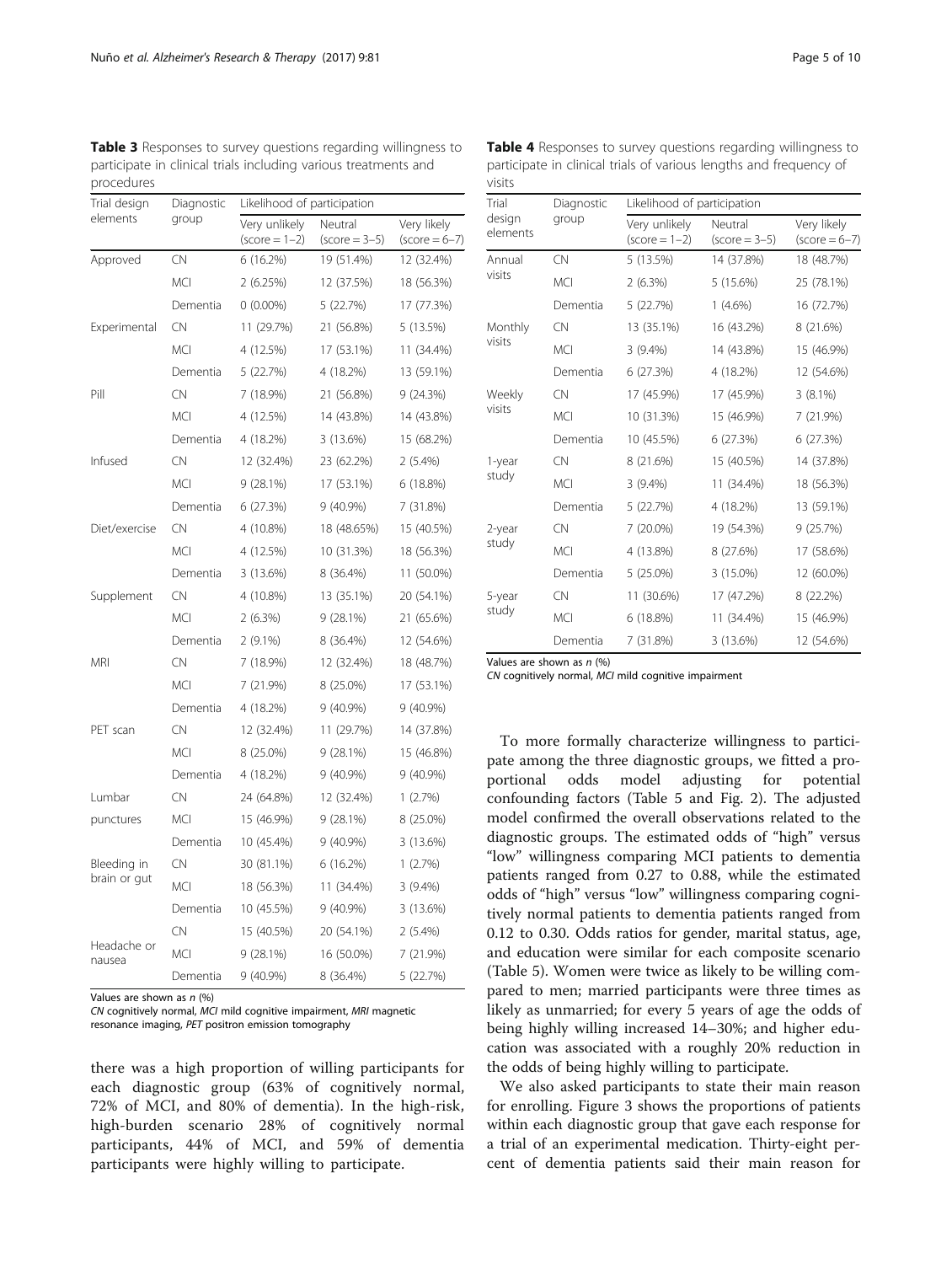<span id="page-5-0"></span>

enrolling was for their own benefit, 29% said it was for the good of mankind, and 29% said it was for future generations. A majority of MCI and cognitively normal participants responded that their main reason for enrolling was for the good of mankind (57% and 54%, respectively). The patterns of responses were identical when participants were asked their reason for enrolling in a trial of an approved therapy (data not shown).

In secondary analyses, we investigated whether the primary motivation for enrolling was associated with composite willingness scores in the three scenarios. We performed a likelihood ratio test to determine whether this covariate should be included in each of the models. We failed to reject the null hypothesis

that the main reason for enrolling is associated with the composite score in the low- and high-risk, highburden scenarios. The test statistics and  $p$  values were 6.10 ( $p = 0.11$ ) in the low-risk, low-burden scenario, and 6.13 ( $p = 0.11$ ) in the high-risk, high-burden scenario. In the medium-risk, medium-burden scenario, there was sufficient evidence to reject the null hypothesis (test statistic = 9.54,  $p$  value = 0.02), indicating an association between the primary motivation for enrolling and willingness to participate in trials.

## **Discussion**

The results of this study indicate that the simple adoption of AD dementia trial design features in predementia

**Table 5** Estimated odds ratios for each scenario based on the proportional odds model

| Covariate           | Low risk, low burden  |           | Medium risk, medium burden |           | High risk, high burden |           |
|---------------------|-----------------------|-----------|----------------------------|-----------|------------------------|-----------|
|                     | Estimated OR (95% CI) | $P$ value | Estimated OR (95% CI)      | $P$ value | Estimated OR (95% CI)  | $P$ value |
| Diagnosis           |                       |           |                            |           |                        |           |
| Dementia            | 1.0                   |           | 1.0                        |           | 1.0                    |           |
| <b>MCI</b>          | $0.88(0.23 - 3.29)$   | 0.844     | $0.64(0.17 - 2.40)$        | 0.507     | $0.27(0.06 - 1.15)$    | 0.076     |
| <b>CN</b>           | $0.30(0.08 - 1.09)$   | 0.067     | $0.21(0.06 - 0.77)$        | 0.019     | $0.12(0.03 - 0.54)$    | 0.006     |
| Partner involvement |                       |           |                            |           |                        |           |
| Some help           | $0.65(0.22 - 1.96)$   | 0.448     | $1.12(0.38 - 3.30)$        | 0.834     | $0.58(0.16 - 2.11)$    | 0.408     |
| Marital status      |                       |           |                            |           |                        |           |
| Married (living as) | $3.06(1.12 - 8.35)$   | 0.029     | $2.26(0.82 - 6.22)$        | 0.114     | $1.84(0.63 - 5.41)$    | 0.266     |
| Gender              |                       |           |                            |           |                        |           |
| Female              | 2.04 (0.84-4.97)      | 0.117     | 1.99 (0.80-4.95)           | 0.139     | $2.64(0.97 - 7.17)$    | 0.056     |
| Age (5 years)       | $1.30(1.04 - 1.62)$   | 0.021     | $1.21(0.96 - 1.51)$        | 0.102     | $1.14(0.90 - 1.45)$    | 0.276     |
| <b>Education</b>    | $0.78(0.65 - 0.93)$   | 0.007     | $0.77(0.64 - 0.93)$        | 0.007     | $0.80(0.65 - 0.97)$    | 0.024     |

CI confidence interval, CN cognitively normal, MCI mild cognitive impairment, OR odds ratio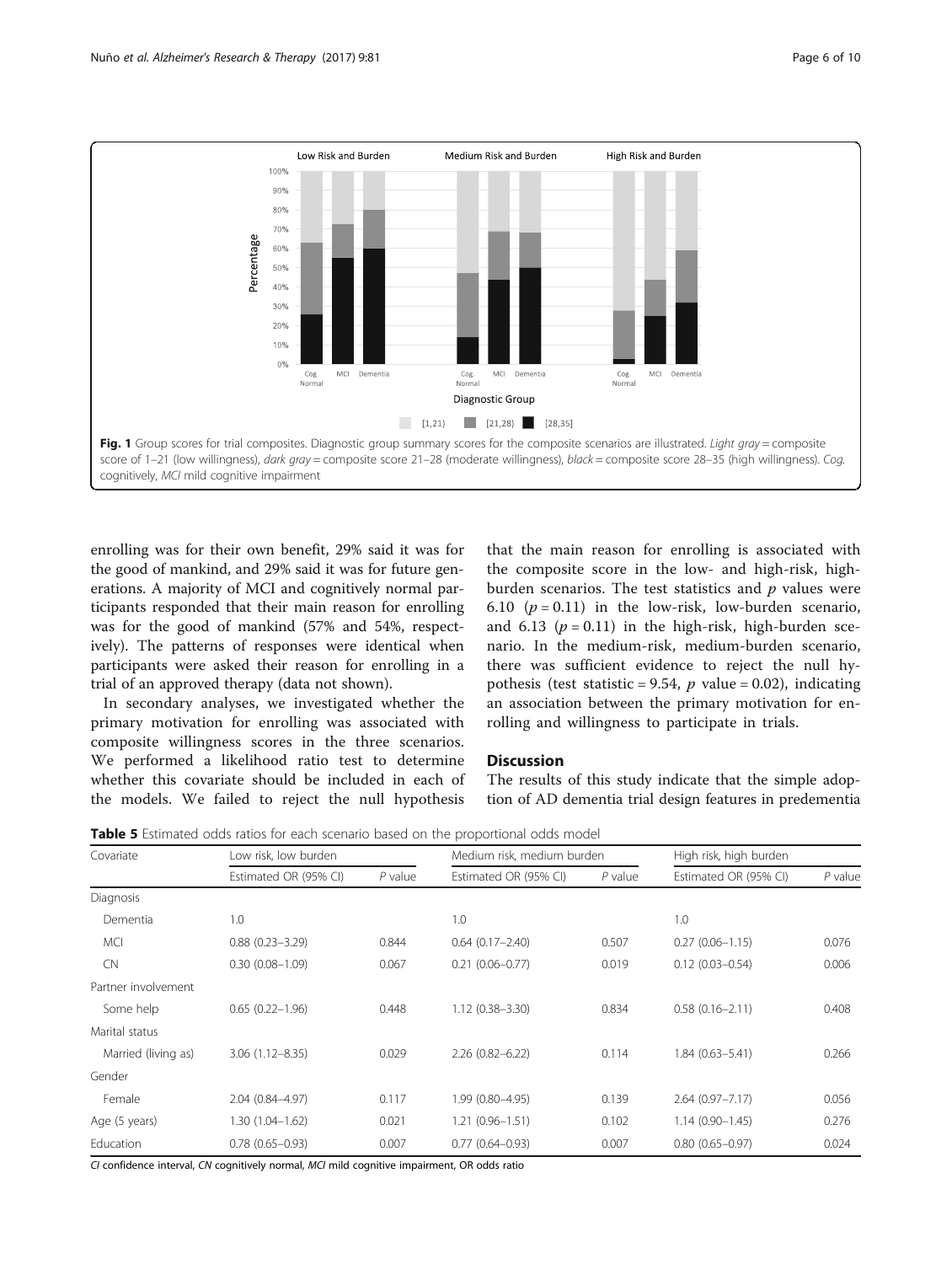<span id="page-6-0"></span>

trials may result in challenging trial recruitment. These recruitment challenges may be most evident in trials that involve more invasive assessment methods (such as PET or lumbar puncture) or more invasive treatments (such as infusions or vaccines). For example, the odds of high willingness to enroll in a low-risk, low-burden trial for MCI participants were estimated to be 12% less (0.88, 95% CI 0.23–3.29) than that of dementia participants. For a high-risk, high-burden trial, however, the odds of high willingness to participate were estimated to be 73% less (0.27, 95% CI 0.06–1.15). The odds of high willingness to participate for cognitively normal participants were estimated to be 70% (0.30, 95% CI 0.08–1.09), 79% (0.21, 95% CI 0.06–0.77) and 88% (0.12, 95% CI 0.03–0.54) less than those of the dementia group in low-, medium-, and high-risk and -burden composite scenarios, respectively.

The dementia group also differed from the MCI and cognitively normal groups in the reported rationale for participating in trials. Whereas altruism was the most common reason for considering enrollment in MCI and cognitively normal participants, personal benefit was the most common reason for those with dementia (Fig. 3). These results are in line with previous studies aiming to elucidate AD trial decision-making. AD is a debilitating and deadly disease; gaining access to a new therapy that may improve the health of the AD dementia patient is an important motivating factor in trial enrollment decisions, which are made in partnership between the AD

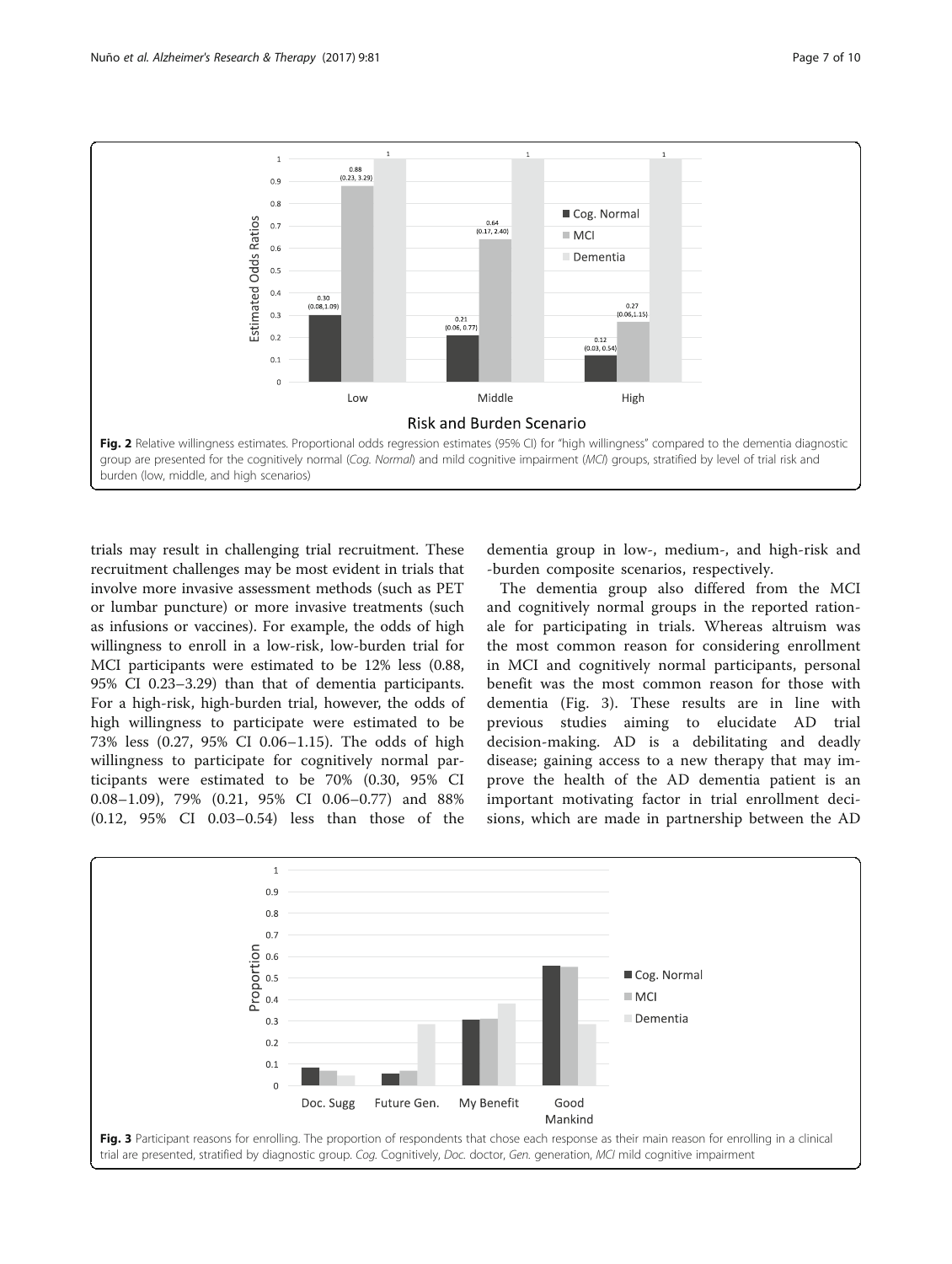patient and their caregiver [[10](#page-8-0), [14, 16](#page-8-0), [26, 27](#page-9-0)]. In contrast, cognitively normal participants and MCI patients may emphasize altruism as a primary rationale for enrollment and may make trial decisions more unilaterally [\[20](#page-8-0), [21\]](#page-8-0). In fact, in this study 80% of MCI participants reported completing the survey without input from their study partner and less than 50% of these participants correctly self-reported their diagnosis, with most incorrectly reporting as being cognitively normal (Table [2](#page-3-0)). This may suggest that these participants did not perceive a need for personal benefit of enrolling in trials. While understanding patient rationale for enrollment may provide important guidance for designing recruitment strategies, we found no relationship between the rationale for participating and willingness to enroll for two out of three composite scenarios, regardless of diagnostic category.

Some factors did predict willingness to enroll. Females were more likely than males, older age was associated with greater willingness, and married participants were 84–306% more likely to be willing to enroll compared to unmarried participants, depending on the diagnostic group. The latter finding is noteworthy given the striking pattern of overrepresentation of spousal dyads in AD dementia trials [\[28](#page-9-0)], suggesting that attitudes [[29\]](#page-9-0) rather than eligibility [[30\]](#page-9-0) may drive these enrollment patterns.

There are limitations to this study. Data were collected from participants in a longitudinal research study performed at an academic medical center. Most participants were Caucasian, married, and had high levels of education. This may limit generalizability to the general population, but also may recapitulate the sample biases known to occur in AD trials [\[28](#page-9-0), [31\]](#page-9-0). The survey had a relatively low response rate, potentially limiting the generalizability even to the research-friendly population from which the sample is derived. Because the survey was sent to a cross-sectional selection of a time-varying cohort, we are unable to obtain demographic data on the individuals who did not respond to the survey. This limits our ability to compare the characteristics of responders and nonresponders. We excluded people who had previously participated in clinical trials; future studies should examine how previous trial participation affects attitudes toward enrollment. Our small sample size limited the power to detect differences between the three diagnosis groups. Participants are likely to have had different preferences and weightings in regards to trial characteristics and in their interpretation of the Likert scale. Future studies would benefit from incorporating these into the analysis. The paper survey was completed in the home, and the reliability of participant reporting of the involvement of the study partner is unknown. This may be particularly relevant to the MCI participants, who self-reported their own diagnosis incorrectly 50% of the time. It is possible that greater involvement of the study partner could have reduced this error rate, or could have changed the responses to other survey items. How MCI patients approach the decision whether to participate in AD trials is largely unknown. We chose to analyze the survey data based on the consensus diagnosis of the participants, rather than their self-reported diagnosis. This decision was based on the means by which these groups would be recruited to trials and the trials for which they would be eligible. We acknowledge, however, that failure of patients to recognize their own eligibility for a trial based on the diagnostic category in which it is being conducted (e.g., MCI patients who self-report as cognitively normal may ignore MCI trial invitations as not appropriate for them) could be a critical barrier to recruitment.

The study was based on hypothetical questions about trials rather than actual enrollment decisions, and failed to address some important aspects of modern AD trials, notably including the need for biomarker testing and disclosure in preclinical and prodromal trials. The biomarker disclosure process is complex and challenging to address in a paper survey [[32\]](#page-9-0). This, and the desire to send identical instruments to all diagnostic groups, led us to focus on trial aspects that are more consistent across diagnostic groups.

## Conclusions

Recruitment for Alzheimer's disease clinical trials is often a difficult task. If trials are burdensome, participants and their study partners are less likely to enroll. We found that in exemplary trial scenarios, the willingness to participate was greater for dementia patients compared to MCI and cognitively normal participants. These results suggest that AD dementia clinical trial designs may encounter even more difficult recruitment when used for prodromal and preclinical AD studies. Moreover, these results indicate the need for planning studies to ensure recruitment feasibility for each diagnostic category. Major international efforts to create cohorts that are "trial ready" may address some of these challenges [[33](#page-9-0)–[35\]](#page-9-0), but a more thorough understanding of which design elements encourage participation in each potential study population will allow researchers to carefully design trials in ways that optimize recruitment and ensure trial success.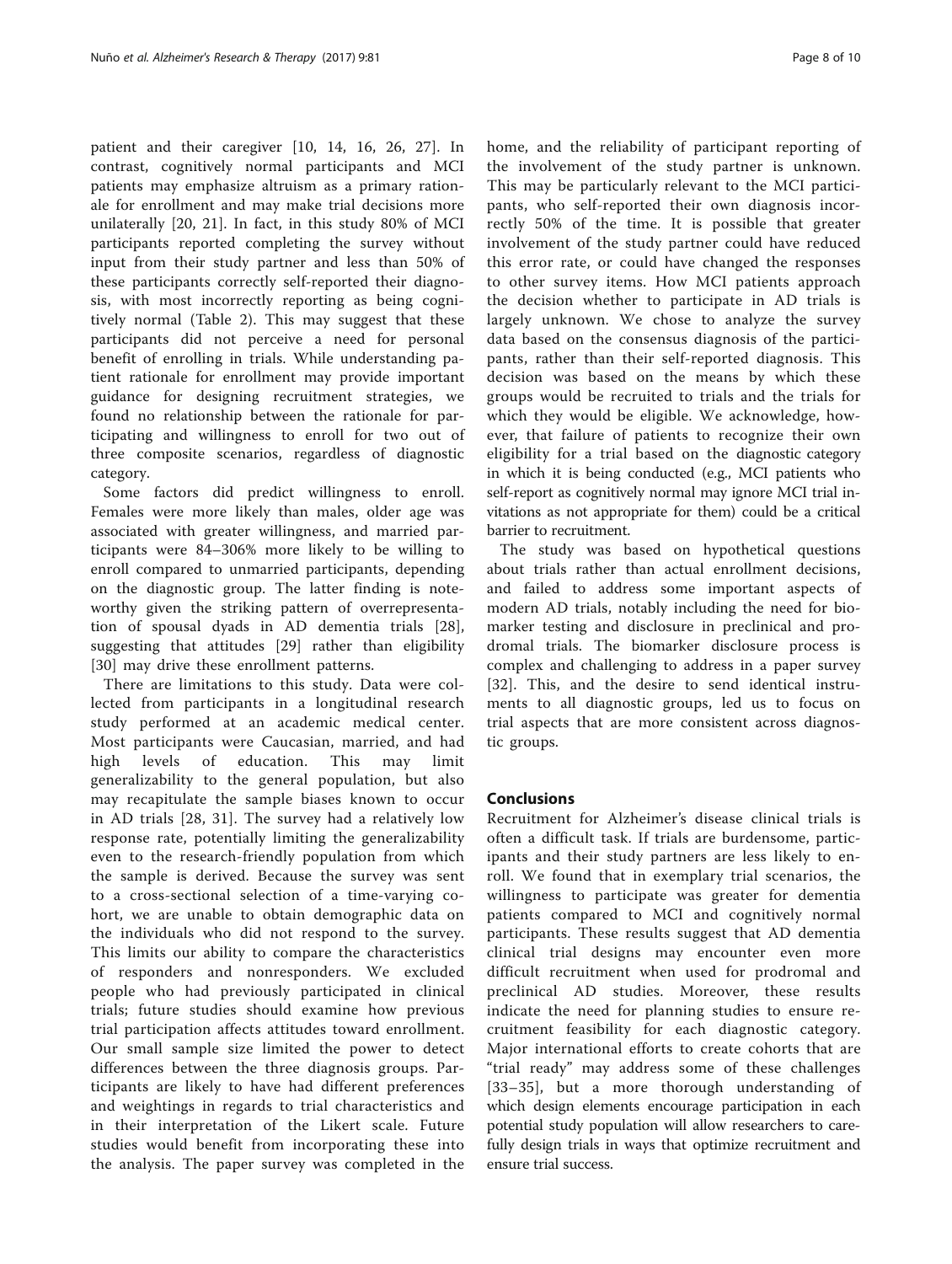## <span id="page-8-0"></span>Additional file

[Additional file 1:](dx.doi.org/10.1186/s13195-017-0311-5) Appendix. (DOC 59 kb)

#### Abbreviations

AD: Alzheimer's disease; ADRC: Alzheimer's Disease Research Center; CI: Confidence interval; MCI: Mild cognitive impairment; MRI: Magnetic resonance imaging; OR: Odds ratio; PET: Positron emission tomography; UCLA: University of California Los Angeles

#### Acknowledgements

The authors wish to acknowledge the participants and their study partners who volunteered their time to complete this survey.

#### Funding

This work was supported by NIA AG AG016573 and AG016570.

### Availability of data and materials

The study survey is available as an appendix. To request the raw data from this study, please contact the corresponding author.

#### Authors' contributions

JDG, DE, JB, JMR, KKD, and DLG designed the study. MMN and DLG designed and performed the analytic plan. MMN drafted the manuscript. All authors contributed in an editorial capacity to the writing of the manuscript and approved the final version.

#### Ethics approval and consent to participate

The UCLA Institutional Review Board approved the study. Study participants signed and returned an informed consent document confirming their willingness to participate and to have their responses linked to their other data collected as part of the UCLA ADRC longitudinal study.

#### Consent for publication

Not applicable.

#### Competing interests

JDG has served as an investigator on studies sponsored by Eli Lilly & Company, Biogen Idec, and the Alzheimer's Disease Cooperative Study. The remaining authors declare that they have no competing interests.

#### Publisher's Note

Springer Nature remains neutral with regard to jurisdictional claims in published maps and institutional affiliations.

#### Author details

<sup>1</sup>Institute for Memory Impairments and Neurological Disorders, University of California, Irvine, CA, USA. <sup>2</sup>Department of Statistics, University of California, Irvine, CA, USA. <sup>3</sup>Division of General Internal Medicine/Health Services Research, David Geffen School of Medicine at the University of California, Los Angeles, CA, USA. <sup>4</sup>Department of Medicine, University of California, Los Angeles, CA, USA. <sup>5</sup>Department of Neurology, University of Southern California, Los Angeles, CA, USA. <sup>6</sup>Department of Psychiatry and Human Behavior, University of California, Irvine, CA, USA.

#### Received: 9 June 2017 Accepted: 20 September 2017 Published online: 04 October 2017

#### References

- 1. Gauthier S, Albert M, Fox N, Goedert M, Kivipelto M, Mestre-Ferrandiz J, Middleton LT. Why has therapy development for dementia failed in the last two decades? Alzheimers Dement. 2016;12:60–4.
- 2. Sperling RA, Jack Jr CR, Aisen PS. Testing the right target and right drug at the right stage. Sci Transl Med. 2011;3:111–33.
- 3. Albert MS, DeKosky ST, Dickson D, Dubois B, Feldman HH, Fox NC, Gamst A, Holtzman DM, Jagust WJ, Petersen RC, Snyder PJ, Carrillo MC, Thies B, Phelps CH. The diagnosis of mild cognitive impairment due to Alzheimer's disease: recommendations from the National Institute on Aging-Alzheimer's
- 4. Dubois B, Feldman HH, Jacova C, Dekosky ST, Barberger-Gateau P, Cummings J, Delacourte A, Galasko D, Gauthier S, Jicha G, Meguro K, O'Brien J, Pasquier F, Robert P, Rossor M, Salloway S, Stern Y, Visser PJ, Scheltens P. Research criteria for the diagnosis of Alzheimer's disease: revising the NINCDS-ADRDA criteria. Lancet Neurol. 2007;6:734–46.
- 5. Dubois B, Feldman HH, Jacova C, Cummings JL, Dekosky ST, Barberger-Gateau P, Delacourte A, Frisoni G, Fox NC, Galasko D, Gauthier S, Hampel H, Jicha GA, Meguro K, O'Brien J, Pasquier F, Robert P, Rossor M, Salloway S, Sarazin M, de Souza LC, Stern Y, Visser PJ, Scheltens P. Revising the definition of Alzheimer's disease: a new lexicon. Lancet Neurol. 2010;9:1118–27.
- 6. Sperling RA, Aisen PS, Beckett LA, Bennett DA, Craft S, Fagan AM, Iwatsubo T, Jack Jr CR, Kaye J, Montine TJ, Park DC, Reiman EM, Rowe CC, Siemers E, Stern Y, Yaffe K, Carrillo MC, Thies B, Morrison-Bogorad M, Wagster MV, Phelps CH. Toward defining the preclinical stages of Alzheimer's disease: recommendations from the National Institute on Aging-Alzheimer's Association workgroups on diagnostic guidelines for Alzheimer's disease. Alzheimers Dement. 2011;7:280–92.
- 7. Kasenda B, von Elm E, You J, Blumle A, Tomonaga Y, Saccilotto R, Amstutz A, Bengough T, Meerpohl JJ, Stegert M, Tikkinen KA, Neumann I, Carrasco-Labra A, Faulhaber M, Mulla SM, Mertz D, Akl EA, Bassler D, Busse JW, Ferreira-Gonzalez I, Lamontagne F, Nordmann A, Gloy V, Raatz H, Moja L, Rosenthal R, Ebrahim S, Schandelmaier S, Xin S, Vandvik PO, Johnston BC, Walter MA, Burnand B, Schwenkglenks M, Hemkens LG, Bucher HC, Guyatt GH, Briel M. Prevalence, characteristics, and publication of discontinued randomized trials. JAMA. 2014;311:1045–51.
- 8. Grill JD, Karlawish J. Addressing the challenges to successful recruitment and retention in Alzheimer's disease clinical trials. Alzheimers Res Ther. 2010;2:34.
- Elad P, Treves TA, Drory M, Verchovsky R, Klimovitsky S, Ben-Laish S, Yaron S, Ginzburg K, Korczyn AD. Demented patients' participation in a clinical trial: factors affecting the caregivers' decision. Int J Geriatr Psychiatry. 2000;15:325–30.
- 10. Karlawish JH, Casarett D, Klocinski J, Sankar P. How do AD patients and their caregivers decide whether to enroll in a clinical trial? Neurology. 2001;56:789–92.
- 11. Karlawish JH, Casarett DJ, James BD. Alzheimer's disease patients' and caregivers' capacity, competency, and reasons to enroll in an early-phase Alzheimer's disease clinical trial. J Am Geriatr Soc. 2002;50:2019–24.
- 12. Olin JT, Dagerman KS, Fox LS, Bowers B, Schneider LS. Increasing ethnic minority participation in Alzheimer disease research. Alzheimer Dis Assoc Disord. 2002;16 Suppl 2:S82–85.
- 13. Gallagher-Thompson D, Solano N, Coon D, Arean P. Recruitment and retention of Latino dementia family caregivers in intervention research: issues to face, lessons to learn. Gerontologist. 2003;43:45–51.
- 14. Karlawish J, Cary MS, Rubright J, Tenhave T. How redesigning AD clinical trials might increase study partners' willingness to participate. Neurology. 2008;71:1883–8.
- 15. Gelman CR. Learning from recruitment challenges: barriers to diagnosis, treatment, and research participation for Latinos with symptoms of Alzheimer's disease. J Gerontol Soc Work. 2010;53:94–113.
- 16. Watson JL, Ryan L, Silverberg N, Cahan V, Bernard MA. Obstacles and opportunities in Alzheimer's clinical trial recruitment. Health Aff (Millwood). 2014;33:574–9.
- 17. Jefferson AL, Lambe S, Moser DJ, Byerly LK, Ozonoff A, Karlawish JH. Decisional capacity for research participation in individuals with mild cognitive impairment. J Am Geriatr Soc. 2008;56:1236–43.
- 18. Jefferson AL, Carmona H, Gifford KA, Lambe S, Byerly LK, Cantwell NG, Tripodis Y, Karlawish J. Clinical research risk assessment among individuals with mild cognitive impairment. Am J Geriatr Psychiatry. 2012;20:878–86.
- 19. Lawrence V, Pickett J, Ballard C, Murray J. Patient and carer views on participating in clinical trials for prodromal Alzheimer's disease and mild cognitive impairment. Int J Geriatr Psychiatry. 2014;29:22–31.
- 20. Grill JD, Karlawish J, Elashoff D, Vickrey BG. Risk disclosure and preclinical Alzheimer's disease clinical trial enrollment. Alzheimers Dement. 2013;9:356–9. e351.
- 21. Grill JD, Zhou Y, Elashoff D, Karlawish J. Disclosure of amyloid status is not a barrier to recruitment in preclinical Alzheimer's disease clinical trials. Neurobiol Aging. 2016;39:147–53.